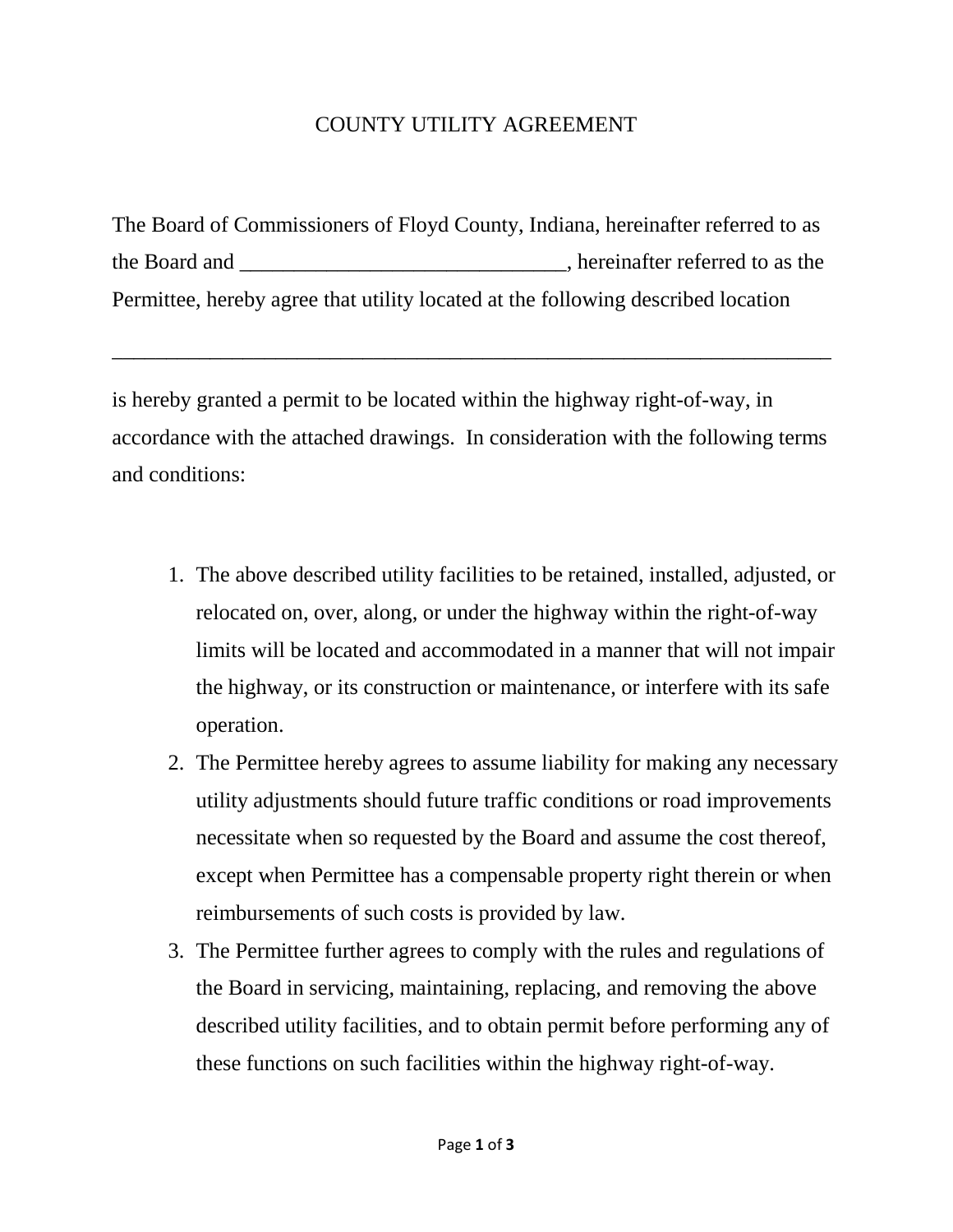- 4. The Permittee shall save harmless and indemnify the Board from any claim for damages or any nature whatsoever arising out of Permittee's negligence in connections with any work done pursuant to this agreement.
- 5. During the progress of any construction undertaken within the limits of the said highway in pursuance of hereof, the Permittee shall provide or cause to have present a work site, watchman and flagmen as may be reasonably required by the Board for safety and convenience of the public, and shall maintain and furnish or cause to maintain and furnish all barricades, signs, and lights reasonably necessary to protect the public. Traffic shall be maintained at all times unless otherwise indicated hereon by special endorsement of the Board's duly authorized representative.
- 6. All damage to drainage structures, roadbeds, pavement, and other appurtenances arising from the installation, maintenance, or repair of Permittee's utility facilities shall be repaired at the expense of Permittee. No portion of the pavement of any highway shall be disturbed without the prior permission of the Board. Upon completion of any work within the limits of the highway, all disturbed portions shall be replaced as nearly as practicable in as good a condition as they were when work was begun.
- 7. Any utility facility shall have four (4) feet of cover below the road surface.
- 8. The Permittee shall maintain the portion of the road disturbed for a period of one (1) year from the date of the completion of such work.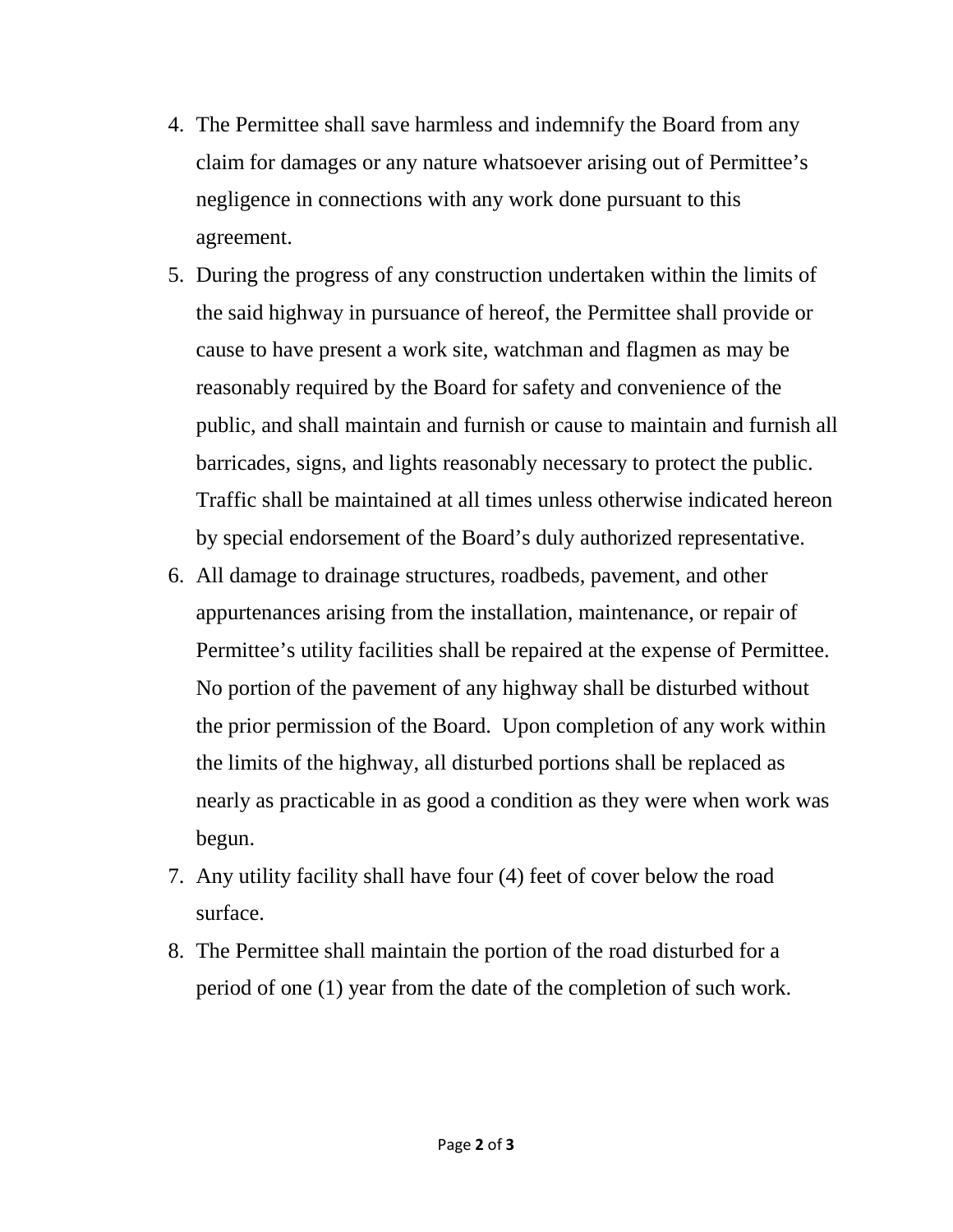| Floyd County, Indiana                               | Authorized Utility Representative(s)                |
|-----------------------------------------------------|-----------------------------------------------------|
| <b>Floyd County Representative</b>                  |                                                     |
| For Board of Commissioners                          |                                                     |
| Dated this $\_\_\_\_\_$ day of $\_\_\_\_\_\_\_\_\_$ | $20$ <sub>--</sub>                                  |
|                                                     | FEES: Please fill out the appropriate section below |
| For ROAD CUTS:                                      |                                                     |
|                                                     |                                                     |
| $AREA OF CUT =$                                     |                                                     |
| FEE FOR CUT AREA = $\sqrt{ }$                       |                                                     |
|                                                     | <u>\$100.00</u>                                     |
|                                                     |                                                     |
| For BORING:                                         |                                                     |
| BORING FEE = $\_$                                   |                                                     |
|                                                     | \$100.00                                            |
| $\text{TOTAL} = \_$                                 |                                                     |

WBG\rsb 6/9/14 Rev. 10/26/15